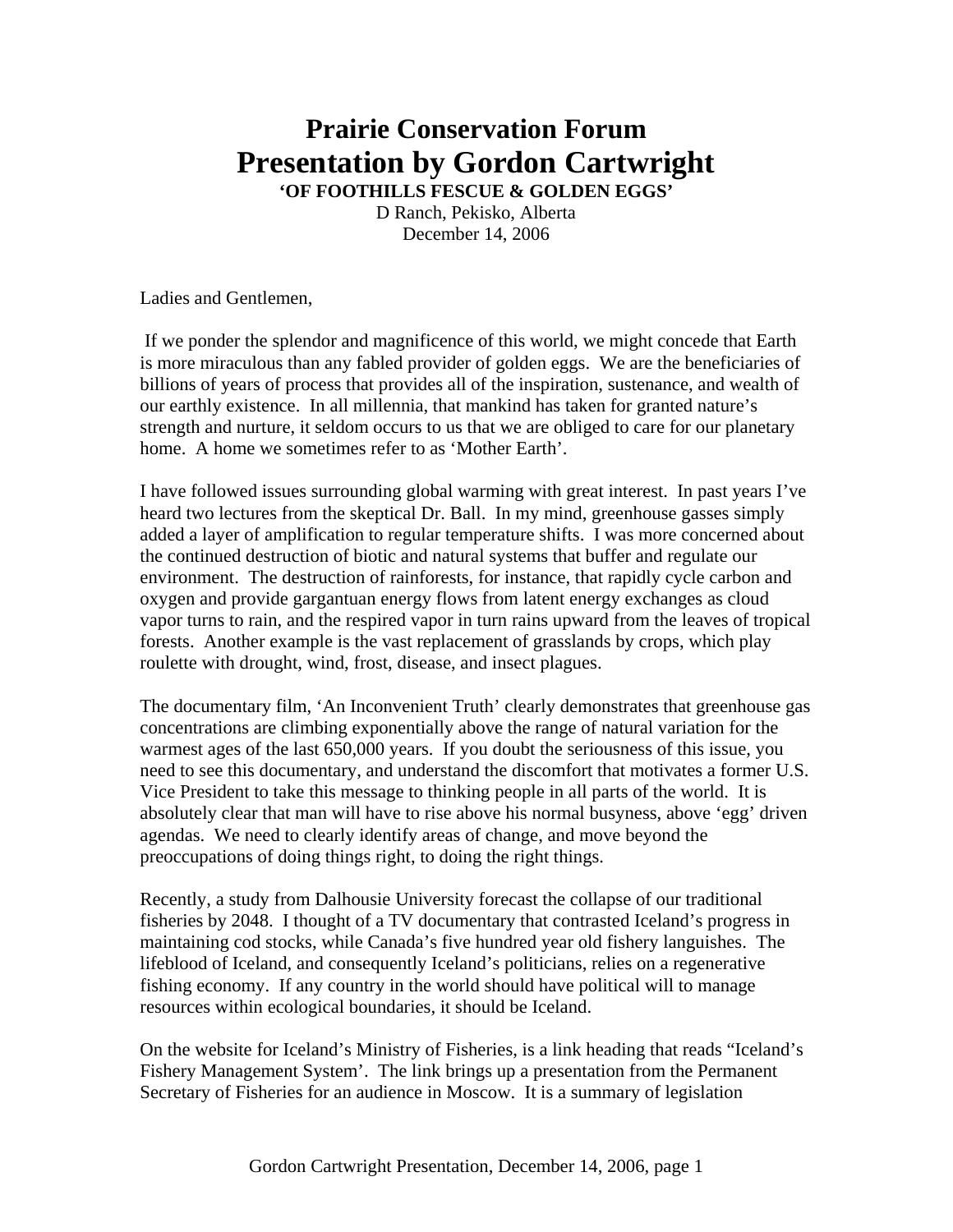development and experience from 1901 to 2005. In a presentation of 38 PowerPoint slides, there was one bullet regarding the ecosystem. It read: "Ecosystem based approach underdeveloped". In sixteen pages of text, one paragraph is dedicated to Ecosystem Management. It reads: **"**The ecosystem based approach to fisheries management is still underdeveloped. The general concept sounds good and everyone is now thinking about how the decision on the total catch of one species affects all the other species and in general how the intrusion of man into one part of the marine ecosystem affects all the other parts. Now we are witnessing efforts in many countries to base fisheries management on some kind of an ecosystem-based approach. The problem is that there is a lack of generally accepted basic definitions and criteria so everyone is going their own way. The meaning of an ecosystem-based approach to fisheries management will therefore be as diverse as the languages of the world unless something is done to bring people together and to try to establish some common ground."

I was surprised to find that in the twenty first century, with declines in fisheries occurring everywhere, that the common interest in looking after the goose is not well developed. Fishery nations are burdened with the task of constructing resource allocations from an ocean commons. The evolution of Iceland's fishery policy has been a laborious process of often emotional debate, and the central topic for several elections. Before Iceland could move to ecosystem management or the care of the Goose, it had to formulate policy for the protection and equitable distribution of the Egg. It has taken nearly fifty years for Iceland to develop a quota-based framework for long-term investment, stewardship, accountability, and transparency, which compares with the grazing lease system that had evolved in Alberta by the 1940's. The tragedy of grazing commons, in Europe and the North American west, was the motivation to allocate from dominion lands rights and responsibilities to ensure the long-term preservation of natural capital. The ability to have tenure and equity in grazing leases allowed ranch units to evolve. Many of the big corporate ranches quickly broke apart, or invested in deeded land, while smaller operations evolved to a size and scale required for ecological integrity. It has been the ability to construct ranches of adequate scale from an amalgam of deeded and grazing lease land that ranches have been able to preserve regenerative capital by using a niche once occupied by buffalo.

Only one hundred thirty two years ago, on the morning of September 23, 1874, E. H. Maunsel camped on the Milk River ridge, nearing the end of a long march as the North West Mounted Police first came to Alberta. As the snowstorm broke in the morning, Assistant Commissioner Macleod and Captain James Walker estimated that a million buffalo were grazing within their sight.

The Rough Fescue grasslands of Alberta evolved in conjunction with a complex of fire, grazing, severe weather, parasitism, two-legged and four-legged predators. Rough fescue became the dominant plant species in these landscapes because of superb adaptation – a deep root system, tightly rolled leaves that could resist transpiration losses, and a thatch layer adapted to protect soil from fire. With the stature of bunch grass, and the Chinook winds to bare winter range, buffalo would migrate from the plains to winter in the Porcupine Hills and foothills. Areas would be harshly grazed, and well covered with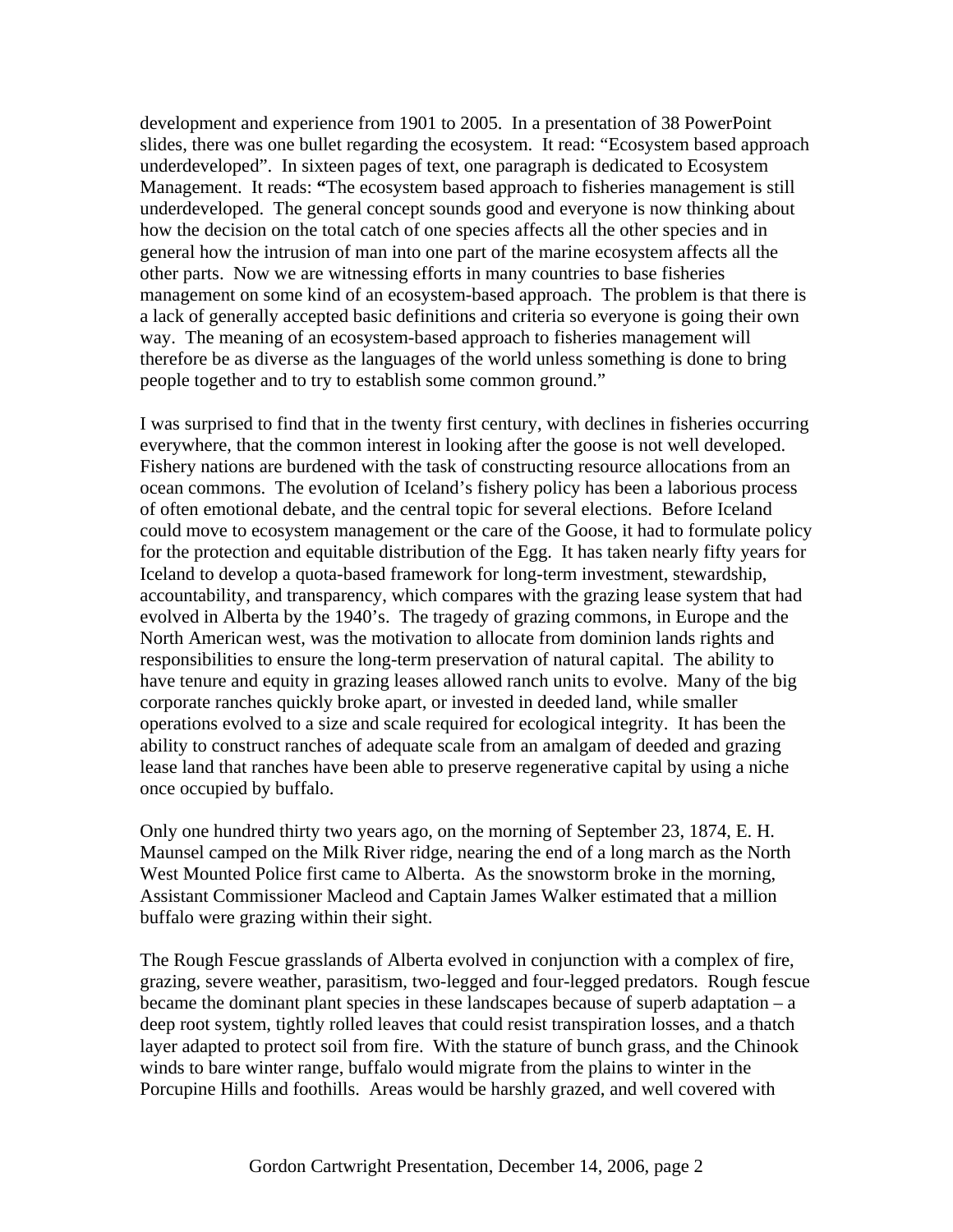buffalo dung, then rested. These processes built the fertile chernozemic soils that were so inviting to the plow. Today, about five percent of the original plains fescue and about 15% of the foothills fescue remains. The largest sanctuary of foothills fescue and foothills parkland lies between the Highwood and Oldman Rivers, from the east edge of the Porcupine hills to the Rockies.

Undergirding every landscape on this planet are four blocks of ecological process – water cycles, mineral cycles, energy flow, and succession, which is the ebb and flow of living populations. Fescue grasslands have particular value to ranching and to wildlife because they provide energy flow in winter and times of drought. As a carbon sink, a high quality grassland will have more carbon underfoot than all the above ground portions of a temperate forest. Urine and dung from grazing animals returns minerals and plant material to soil that otherwise would slowly oxidize in dry environments. When a plant's leaves are removed by a grazing animal, the roots must provide energy to rebuild leaves. As energy is drawn, root material is sacrificed. The cycles of stress and recovery, induced by grazing, place organic matter deep in the soil.

The lands between the B.C. border and the Porcupine Hills are an especially important watershed for the South Saskatchewan River system. This area is the high precipitation region for southern Alberta, ranging from 680mm on the upper foothills to 500mm on the Porcupine Hills. Managed grazing promotes water infiltration by increasing plant diversity and soil coverage, as compared with heavily grazed or over-rested land. Increased infiltration means more water to replenish aquifers, and slower releases to creeks and rivers. Timely grazing periods increase energy flows by extending the periods of vegetative growth, removing senescent material, and by increasing diversity of plants which grow and mature in different time frames. Well managed grazing, therefore, increases carrying capacities for other species, and increases the total capture of solar energy from the landscape.

Surface disturbance from oil and gas exploration not only hinders grazing management and landscape aesthetics, but threatens plant communities well beyond the edge of development. People think of well-sites as small areas, but the pipelines and roads that connect them cross a variety of soils and microclimates, offering opportunity for new or existing invasive species to get a foothold. To date, there are no pipeline corridors or well-sites on native fescue grassland that have been restored to pre-disturbance condition.

Imagine that you are standing in knee deep grass, which extends as far as the eye can see. In your imagination, light it on fire. Think of the energy released from a million acres of burning grass, and now you can grasp the significance of the energy that grasslands annually harvest from the sun. A portion of this energy is diverted to beef production, but a larger portion remains to sink carbon and support a diverse range of plants and creatures – everything from microbes to cutthroat trout, from thirteen-lined ground squirrels and sharp-tailed grouse to grizzly bears. These are assets that money and engineers can't replace – even in Alberta. Fossil fuel development liquidates energy assets, releases carbon, and in this setting threatens diversity. Healthy rangeland creates energy assets, stores carbon, and helps to maintain diversity.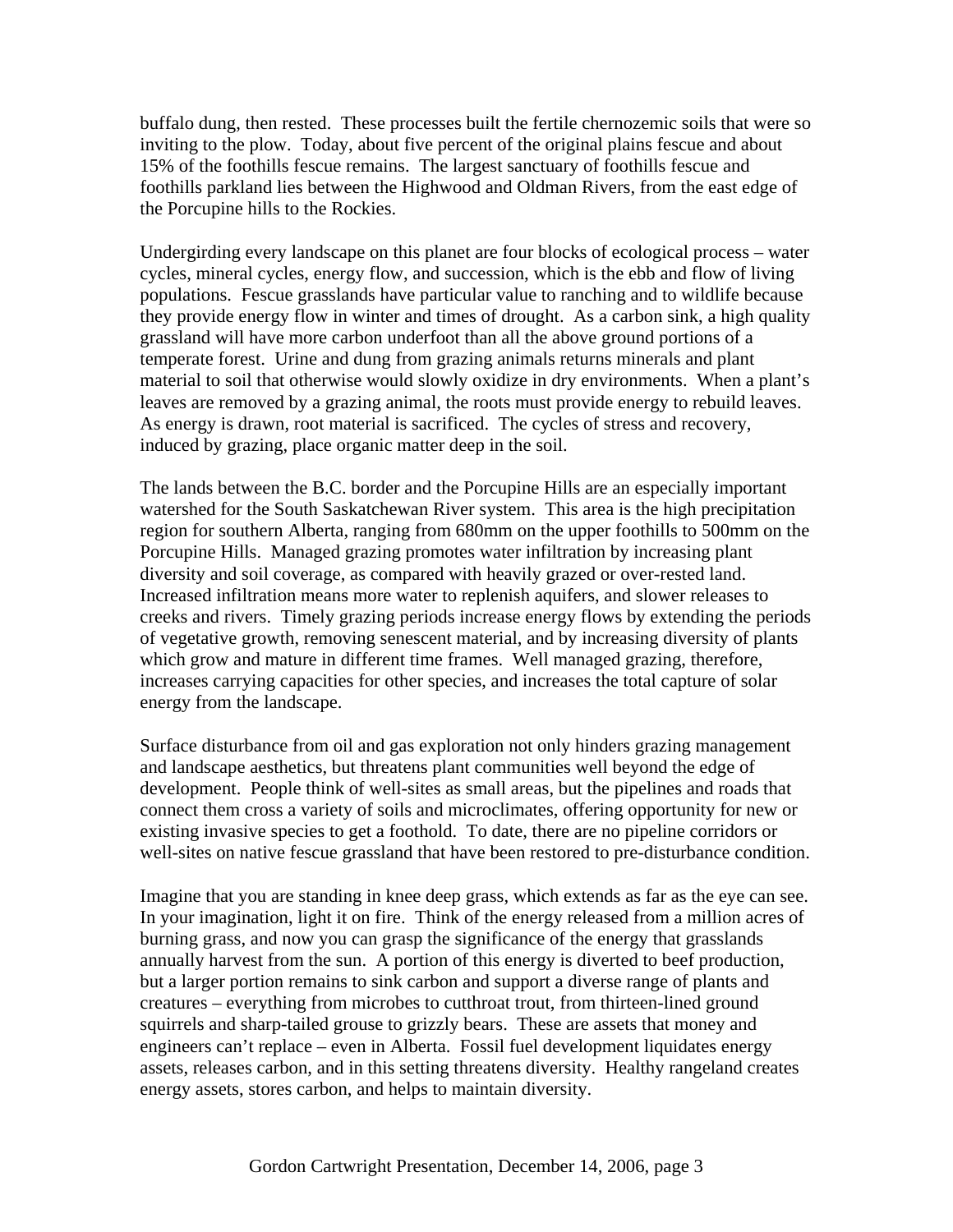In May of 2003, on behalf of the Pekisko Group, I wrote to Premier Klein to request a halt on hydrocarbon development between the Highwood and Oldman Rivers, until an area plan was constructed to uphold the long term values of this landscape and community. As cordial as the Premier was, it was telling that he referred the matter to then Energy minister Murray Smith, who entrusted our 'sentiments' to the Alberta Energy Utilities Board. The Alberta government has abdicated the leadership role to a regulatory agency.

Our once prominent department of Lands and Forests has morphed into the department of Sustainable Resource Development. Today, mining companies talk of sustainability – that is an oxymoron. The language has become politicized, in the same way that cultivated land is called 'improved' land, or prioritizing land use is called 'sterilization'.

When the Turner Valley Oilfield was discovered in 1914, optimism prompted people to call Longview 'Little New York', and Royalties 'Little Chicago'. Now the same giddiness permeates an administration that prides itself on record sales of drilling leases. For all the billions of dollars removed from the Longview area, there is no evidence in the community of the great wealth underground. Public capital was privatized and vanished to shareholders around the globe. The legacy for Longview and Tuner Valley from the bonanza is a boomtown history, the lingering bills of cleanup, and anxiety about health. The emerging attraction of these towns centers on the small town life, the Cowboy Trail, and the beauty of surrounding landscapes.

The privatization of wealth and the socializing of liabilities is a pattern repeated around the globe. The perilous state of the world has arrived because individuals, cities, and industries from all nations, treat our common air and water as sewers. People rely on governments to regulate and legislate, but regulation and coercion are poor substitutes for enlightened action, motivated from within. Stewardship cannot be legislated, any more than you can be forced to love your children.

Alberta prides itself on being a market driven economy. Dr. Nicholas Stern, a former World Bank chief economist has said that global warming is "the greatest market failure the world has seen." But why would we expect the market to protect our interests? The market is simply a willing seller and a willing buyer. Markets do not distinguish the virtue of goods and services. The only intrinsic requirement of the market's integrity is that both buyer and seller enter the transaction willingly, and that they receive the value they agree upon. Illegal trade in drugs or weapons for instance, does not reflect upon the market process, but upon the human condition and values. People that have intellectual, physical, emotional, and spiritual health, do not serve terrorism, use crack cocaine, or pedal child pornography. Likewise, the market does not discriminate between wise use of land or abject plunder. How and where the marketplace takes our economy and quality of life is dependant on choices.

Consider our beef industry. Alberta yielded to short-term opportunity for a grain feeding industry, hugely dependant on cheap energy, water, and the U.S. market. The industry is